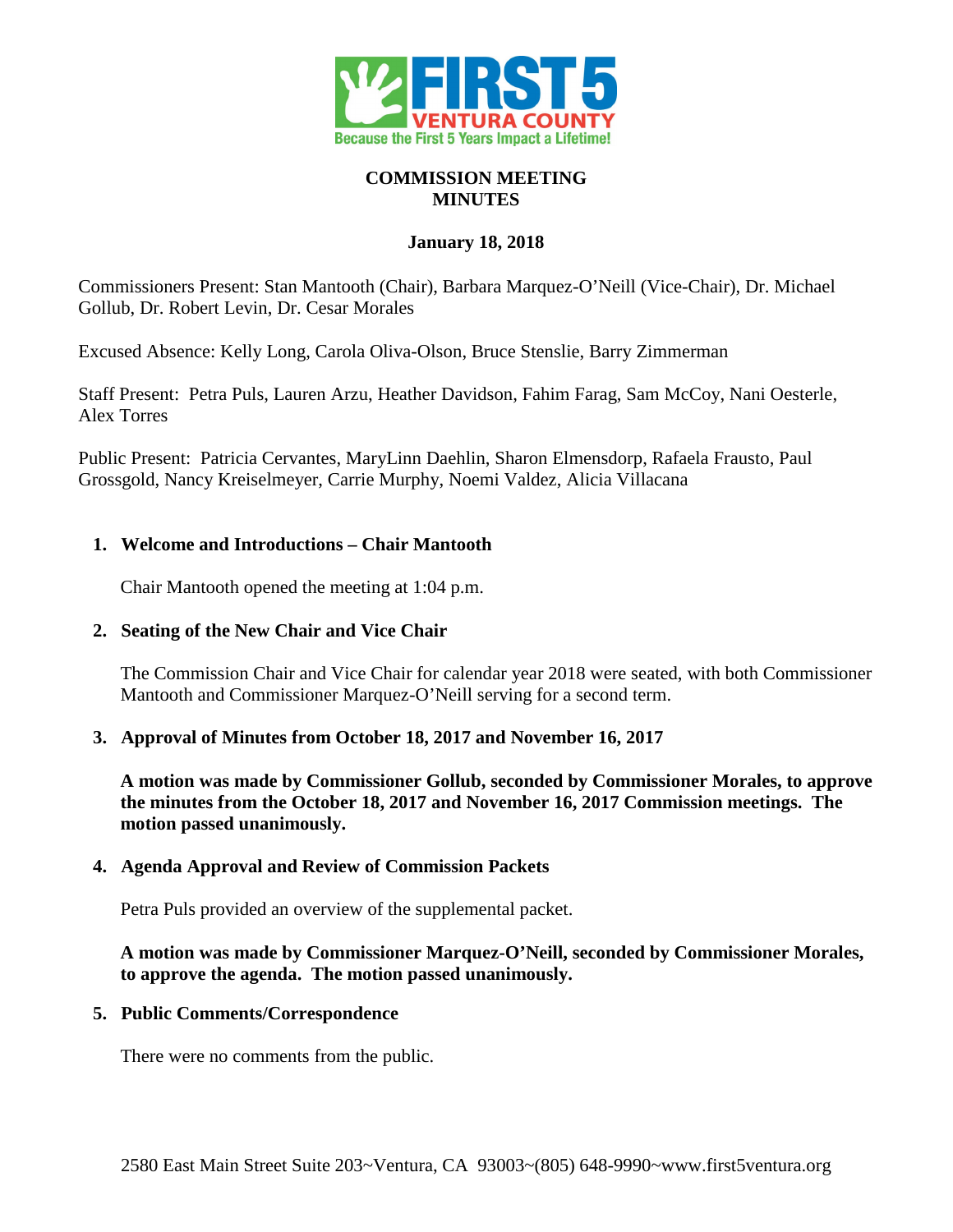## **CONSENT AGENDA**

### **6. Receive and File the First 5 Ventura County Financial Reports as of October 31, 2017**

**7. Recommendation to adopt a revised resolution per Government Code 54954(a) to establish time and place for holding regular Commission meetings for Calendar Year 2018**

**A motion was made by Commissioner Levin, seconded by Commissioner Morales, to approve the consent agenda. The motion passed unanimously.**

# **REGULAR AGENDA**

#### **8. Administration and Finance Committee**

Commissioner Mantooth informed the Commission that the Administration and Finance Committee met on January 12, 2018 and reviewed the three recommendations to be presented.

#### **a) Recommendation to adopt Policy Platform – Chair Mantooth**

Commissioner Mantooth introduced Lauren Arzu. Lauren provided an overview of the proposed Policy Platform and referred to the approved Advocacy Policy with the changes requested by the Commission in October 2017. Lauren noted that the proposed Policy Platform aligns with our strategic plan and is very broad, intended to provide guidelines when requests for support are received but not pro-active objectives or goals. Recently, F5VC signed a letter of support for AB11 (Co-sponsored by F5AC) which calls for mandatory developmental screenings, after consultation with VCPH. This was the first test to apply the previously approved Advocacy Policy and allowed First 5 Ventura County to respond appropriately with a very short turn-around time. Lauren added that our ability to advocate allows for more partnership opportunities with organizations interested in supporting children five and under. Lauren reported that the Policy Platform would be presented annually in the fall to the Commission for updates and revisions. Lauren also referred to the F5AC 2018 policy agenda and noted F5VC will work to align with the F5AC policy agenda when working on policy items. Commissioner Mantooth noted that the A/F Committee discussed the broad and generic nature of policy platform and that this will be a living document as unforeseen opportunities and concerns will come up in years to come.

### **A motion was made by Commissioner Morales, seconded by Commissioner Gollub, to approve the Policy Platform. The motion passed unanimously.**

### **b) Recommendation to authorize leave with pay for employees absent from work due to Thomas Fire occurring in December 2017 - Chair Mantooth**

Commissioner Mantooth noted both items 8b and 8c are proposed solutions to mitigate impact to F5VC staff and funded preschool partners due to the Thomas Fire. Petra reported that item 8b addresses staff absences because of F5VC administrative office closures or due to staff evacuations from their homes. Petra noted that the First 5 office location was in the voluntary evacuation area and that the air quality in the area was very poor; six out of 10 staff had to evacuate their homes,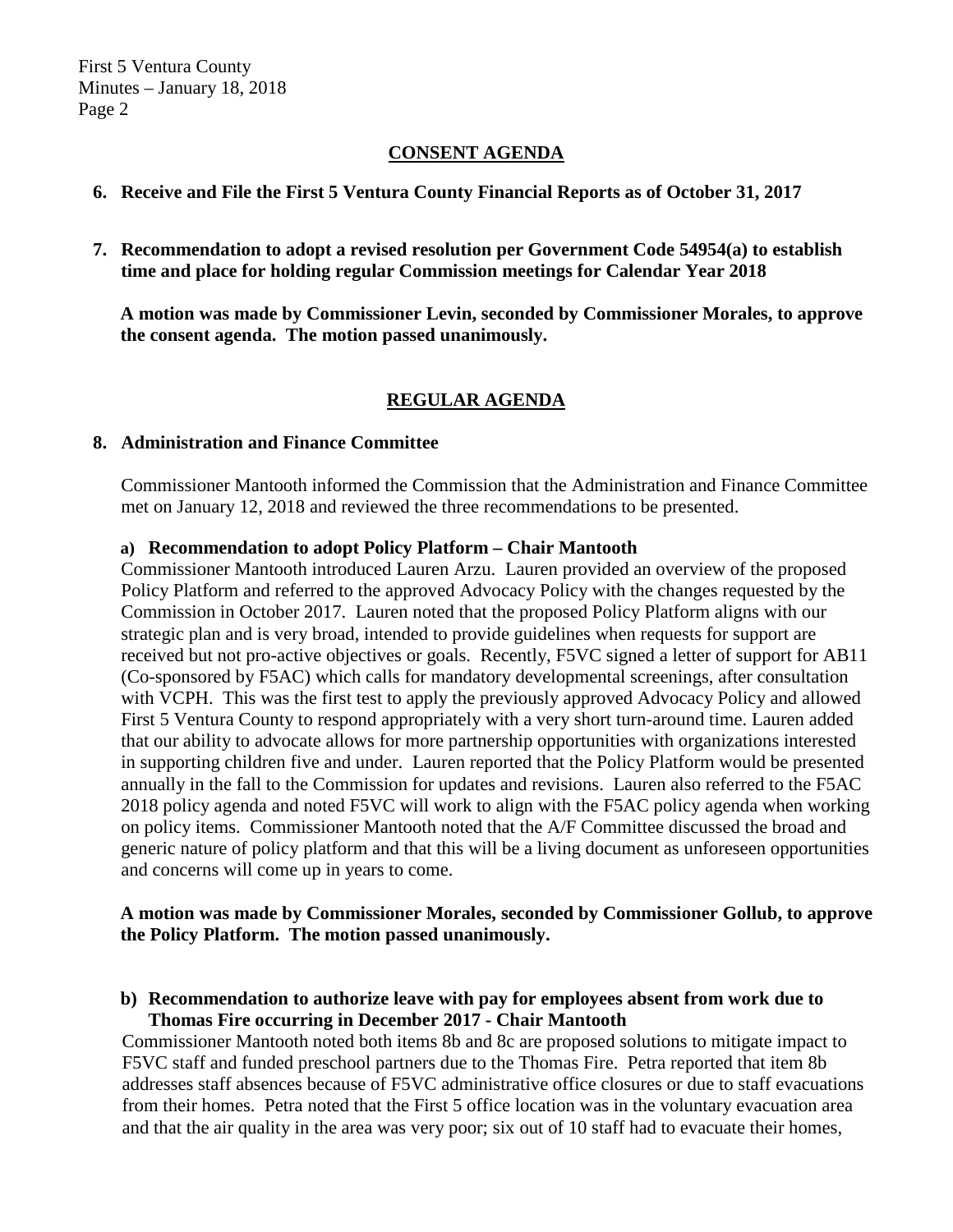further impacting normal business operation. Petra reported that she monitored news and air quality updates daily and that First 5 offices were closed 12/5/17-12/8/17. Although some staff were able to work remotely or attend community events in other areas of the County, many staff lost the ability to work. Petra added that the Employee Handbook does not have any provision for time missed due to a natural disaster – staff recorded time missed for that period as sick and/or vacation time. Petra noted that if the recommendation is approved, vacation and sick time balances would be replenished and that the recommendation extends beyond 12/8/17 as staff who live in Santa Barbara were impacted by later evacuations. Petra added that there is no fiscal impact as this time was already budgeted, and that a total of 195 hours (approximately \$7,200 in wages) were lost.

Commissioner Mantooth asked if legal counsel has been consulted – Petra confirmed and reported that the Board of Supervisors passed a similar resolution and that it is not considered a gift of public funds. Commissioner Marquez-O'Neill asked if we should update the Employee Handbook to include a provision for natural disasters. Commissioner Mantooth cautioned staff to consult with legal counsel as such a policy would require defining what would qualify as a natural disaster. Petra agreed and reported that staff are currently looking at revisions to the Employee Handbook due to employment law changes as of 1/1/18 and recommended revisions will be presented in the coming months.

**A motion was made by Commissioner Levin, seconded by Commissioner Morales, to grant authority to Executive Director to authorize administrative leave with pay - up to 32 hours, pro-rated for part-time staff - for employees unable to work during the First 5 Ventura County administrative office closure or employees absent from work between December 5, 2017 and December 29, 2017 due to evacuations or loss of property as a direct result of the Thomas fire. The motion passed unanimously.**

# **c) Recommendation to authorize pay for First 5 Ventura County preschool programs closed due to Thomas Fire – Chair Mantooth**

Petra reported that contracts for funded preschool programs are paid based on attendance. Many funded programs are on school district campuses and were not able to operate as school districts were closed due to the Thomas Fire. Petra also noted that there is one funded private program which followed local school district closures. Petra reported this recommendation is for a one-time allowance for preschools to invoice for days and time lost as programs still had normal staff and occupancy costs. Petra noted that there was a combined total of 66 days of closure and 281 total spaces impacted, representing approximately \$52,000 in funding. Petra added that there is no fiscal impact to F5VC as funds are already budgeted and contracted, and this action would allow preschool programs to invoice for days missed rather than have to make up days at the end of the year.

**A motion was made by Commissioner Morales, seconded by Commissioner Marquez-O'Neill, to approve reimbursement to F5VC preschool programs for regularly scheduled operating days that were missed due to the Thomas fire closure during the month of December 2017. The motion passed unanimously.**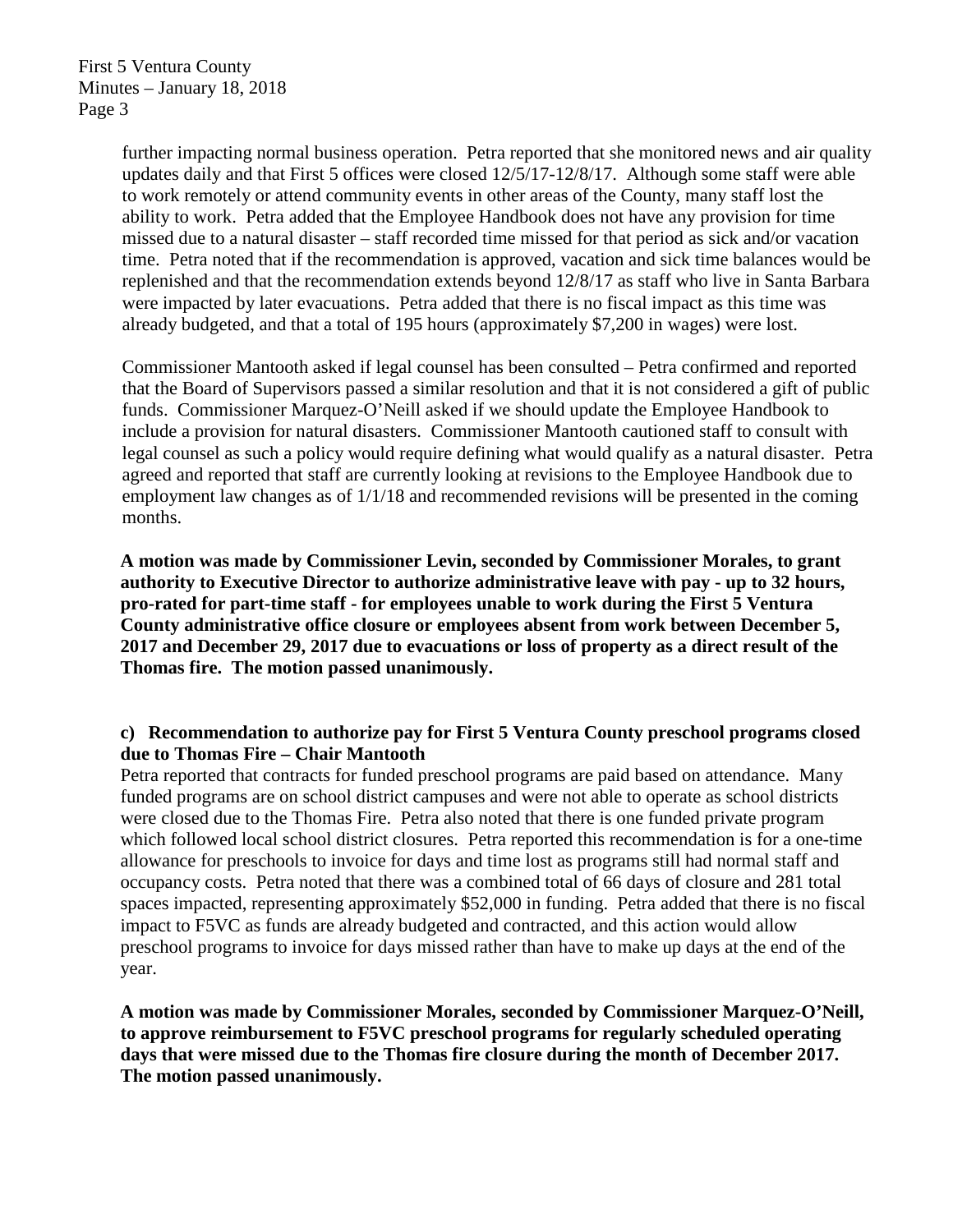First 5 Ventura County Minutes – January 18, 2018 Page 4

**9. Recommendation to release Request for Letter of Interest to administer the QRIS Hub Region 7 Regional Assessor Pilot Project – Nani Oesterle**

Commissioner Mantooth recused himself due to a potential conflict of interest and turned the meeting over to Commissioner Marquez-O'Neill.

Commissioner Marquez-O'Neill introduced Nani Oesterle to present the recommendation. Nani provided an overview of the QRIS program and regional hub system implemented by F5CA in 2016, noting that F5VC is grouped into region 7 of 10 with Santa Barbara and San Luis Obispo Counties. Nani reported that F5VC is the fiscal administrator for region 7 and that investments from F5CA are almost \$900,000 over 4 years. Although F5VC is the fiscal agent, all decisions are made collaboratively. We are seeking to streamline preschool assessment work by looking for a unified assessor for the entire region. Nani noted that the implementation partner would implement and manage the pilot project as well as hire and manage a regional assessor. Nani added that due to the qualifications and regional knowledge required, we believe there is only one qualified candidate for the project but want to release a LOI to ensure no potential partners are excluded, if only one LOI is received, F5VC will move to sole source contracting.

# **A motion was made by Commissioner Morales, seconded by Commissioner Gollub, to release a Request for Letter of Interest for qualified entities to administer the Hub Region 7 Regional Assessor Pilot Project. The motion passed unanimously.**

Commissioner Marquez-O'Neill invited Commissioner Mantooth back to the room and turned the duties of Chair back to Commissioner Mantooth.

### **10. Recommendation to grant authority to Executive Director to enter into a sole source contract with Diane Kellegrew to expand the Ventura County Early Childhood and Child Welfare Workgroup Project**

Commissioner Mantooth noted that the recommendation to be presented is included in the supplemental packet and that Ms. Kellegrew has presented to the Commission in the past. Petra provided background information on the EC-LINC Project, which is coordinated by the Center for the Study of Social Policy (CSSP). F5VC has been involved for a number of years and is 1 of 10 member communities throughout the country, and much of the work is done through workgroups and learning labs. A recent workgroup looked at outcomes and indicators for well-functioning early childhood systems across member communities to create a common language. Petra reported that CSSP approached F5VC in November 2017 about pilot implementation of outcomes and indicators, and offered \$42,411 to underwrite the pilot project. Petra noted that F5VC does not have internal staff capacity to complete the extra work. However, there is an opportunity to streamline data and layer CSSP EC-LINC work on top of a current Children and Family Services of Ventura County (CFS) project.

F5VC is partnering with the recently launched CFS Early Childhood and Child Welfare workgroup, led by Diane Kellegrew, who is well positioned to take on this project due to her experience. Petra noted that when contracting procedures were reviewed staff felt this would fit with sole source contracting and that legal counsel agreed. Petra concluded that this recommendation would allow F5VC to enter into a sole source contract with Diane Kellegrew, Kellegrew Consulting, to expand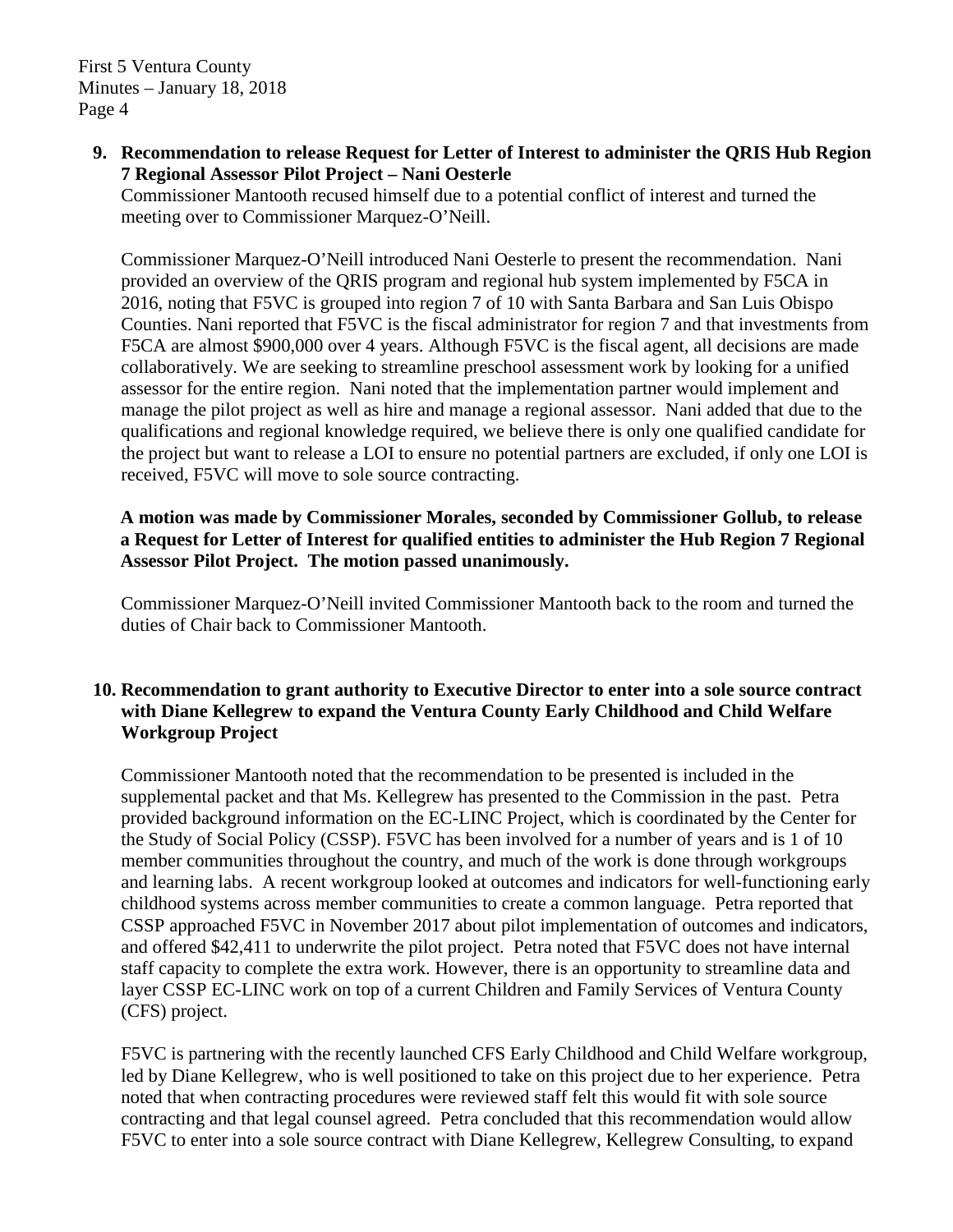First 5 Ventura County Minutes – January 18, 2018 Page 5

> the existing CFS workgroup scope of work for up to \$40,100 through September 30, 2018 with the remainder of the CSSP funding going towards F5VC's 5.5% administrative rate.

Commissioner Mantooth noted that public contract code does allow for sole-source contracting for professional services, Petra confirmed that F5VC procurement procedures allow for sole-source contracting under such circumstances. Commissioner Mantooth asked if this is a one-time expenditure or if other similar projects are anticipated in the future. Petra replied that this is a great example of systems and capacity building partnerships and while we hope similar opportunities will arise in the future, there are none on the horizon at this time. Commissioner Marquez-O'Neill commented she is familiar with Diane Kellegrew's work and looks forward to this project.

**A motion was made by Commissioner Morales, seconded by Commissioner Marquez-O'Neill, to grant authority to the Executive Director to enter into a sole source contract with Diane Kellegrew, Kellegrew Research & Consulting, for up to \$40,100 for January 18, 2018 to September 30, 2018 to expand the scope of the already-existing Ventura County Children and Family Services' Early Childhood and Child Welfare Workgroup through the Community Data Alignment and Integration Project. The motion passed unanimously.**

### **11. Report from Commission Staff – Petra Puls**

Petra provided highlights from the Report from Commission Staff. F5VC is currently recruiting for a Fiscal Administrator, Petra thanked Alicia Wagner for filling in as the search proceeds. Petra noted that we are finalizing a \$340,000 loan to ABC Kids Preschool to create 75 new preschool spaces. Petra also noted that the Community Investment Loan Fund has issued five loans previously for a total of \$857,000, has leveraged an additional \$375,000 in other investments from EDC-VC, and created 268 new spaces and 45 new jobs.

Petra reported that EVALCORP has been selected to align and refine PACT program models across NfLs and create evaluation framework to demonstrate impact of PACT programming. As mentioned by Lauren Arzu, we were able to recently test our advocacy policy and sign a letter of support for AB11 to increase developmental screenings. Petra reported on recent early literacy events including the Pleasant Valley NfL's 8th Annual Multicultural Bookfest, partnering with SEEAG Farm Day to offer children's story time during breakfast, and providing literacy materials at the grand opening of the Hill Road Library in Ventura. Petra noted free books were provided to children at each event and many of these books were donated to First 5 through a partnership with Barnes and Noble locations in Ventura and Westlake.

Petra reported that we partnered with a group of students from Pepperdine University to develop strategies to increase our presence across social media platforms. We will work with another group in the Spring Semester that will work with funded partners to determine how parents of young children prefer to be communicated with.

Petra noted that First 5 is working with a group of nonprofit leaders to coordinate recovery efforts for the Thomas Fire and mudslides, and is making the Care, Cope, Connect trauma resource available for nonprofit organizations to distribute. Petra added that we are increasing our involvement with local Chambers of Commerce to increase awareness and expand relationships within the business community.